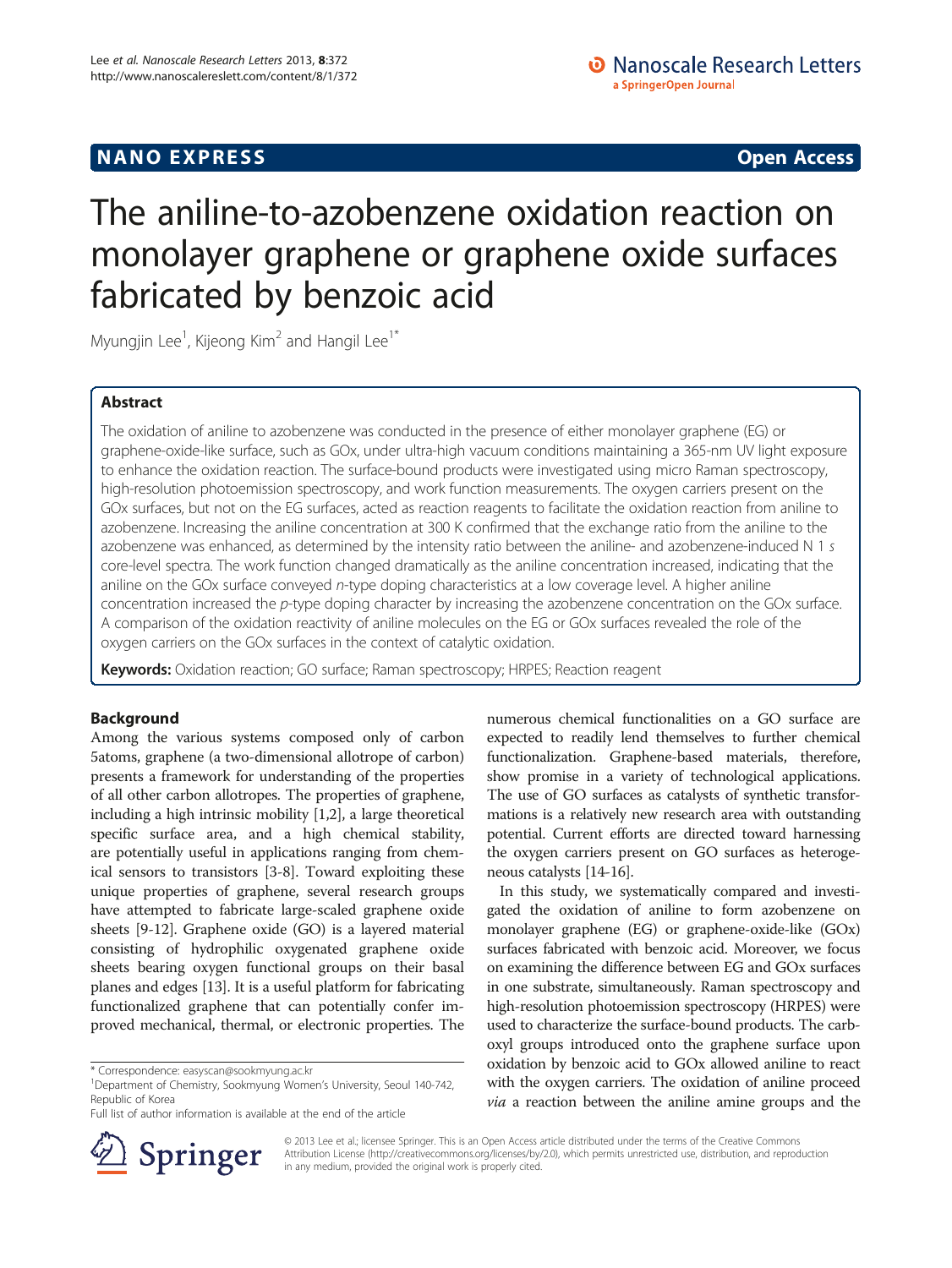<span id="page-1-0"></span>oxygen groups on the GOx surface under ultra-high vacuum (UHV) conditions maintaining a 365-nm UV light exposure.

Generally, it is hard to distinguish the difference between EG and GOx surfaces in one substrate due to the large size of the HRPES beam. Hence, no previous systematic experimental studies have examined the oxidation of aniline on a GOx surface. However, this study is meaningful with regards to indicating this distinctive difference using the feature of micro Raman spectroscopy.

## Methods

A Si-terminated 6H-SiC(0001) substrate (Cree Research, Durham, NC, USA) was used to fabricate EG. The substrate was degassed, annealed at 1,200 K under a Si flux  $(1 \text{ Å/min})$ , and graphitized at temperatures up to 1,500 K (for 2 min) to produce a monolayer of graphene (EG). The annealing temperature was monitored using an infrared pyrometer (with an emissivity of 0.9).

A GOx surface was fabricated by exposing the EG surface to benzoic acid (Sigma Aldrich, purity, 97%, St. Louis, MO, USA). As shown in Figure 1, the EG surface structure was confirmed using LEED and C 1 s core-level spectroscopy (not shown here) and then immersed into a benzoic acid solution for 3 min. The surface was subsequently reintroduced into the UHV chamber.

Aniline (Sigma Aldrich, purity, 99.9%) was purified by turbo pumping to remove impurities prior to dosing onto the GOx surfaces. A direct doser, controlled by means of a variable leak valve, was used to dose the substrates. Raman spectra of the samples were collected using a home-built system equipped with an Ar<sup>+</sup> ion laser (Spectra-Physics Stabilite 2017, Santa Clara, CA, USA) as an excitation source; a spectrometer (Horiba Jobin Yvon TRIAX 550, Kyoto, Japan), and a CCD detector (Horiba Jobin Yvon Symphony) cooled to 140 K. The wavelength of the incident excitation beam was 514.5 nm. HRPES experiments were performed at the 8A2 beamline at the Pohang

Accelerator Laboratory, which was equipped with an electron analyzer (SES100, Gamma Data Scienta, Uppsala, Sweden). The N 1 s core-level spectrum was obtained using photon energies of 460 eV. Secondary electron emission spectra (−20 V sample bias) and valence band spectra were measured at photon energies of 80 eV. The binding energies of the core-level spectra were determined with respect to the binding energies of the clean Au 4f core level and the valence band (Fermi energy) for the same photon energy. All spectra were recorded in the normal emission mode. The photoemission spectra were carefully analyzed using a standard nonlinear least-squares fitting procedure with Voigt functions [[17](#page-5-0)].

## Results and discussion

Raman spectroscopy, which is sensitive to the chemical functional groups on a surface, is a useful tool for comparing the properties of the EG and GOx surfaces. Optical microscopy images of the EG (a) and GOx (b) surfaces were acquired, and their corresponding Raman spectra at two positions (over a particle and over the bottom region) were collected, as shown in Figure [2](#page-2-0). Figure [2](#page-2-0)a shows the optical microscopy image of the EG surface grown on a 6H-SiC (0001) substrate. The EG surface appeared clean, with a few small particles remaining (not oxide). The conditions of the surfaces were assessed by collecting the Raman spectra in a bottom region (marked (A)) and at a particle (marked (B)). A comparison of the D and G Raman bands revealed similar spectra that were characteristic of the EG surface. Note that the G band values  $(1,597.6 \text{ cm}^{-1})$  and 1,597.9 cm–<sup>1</sup> ) were indistinguishable from the G band position of graphene. The ratio of the D and G band intensities, ID/IG, corresponded to the average value for graphene. The Raman D/G intensity ratios at both the bottom and small particle positions on the EG surface were 0.73, indicating that the surface properties at either position were typical of an EG surface [\[16\]](#page-5-0).

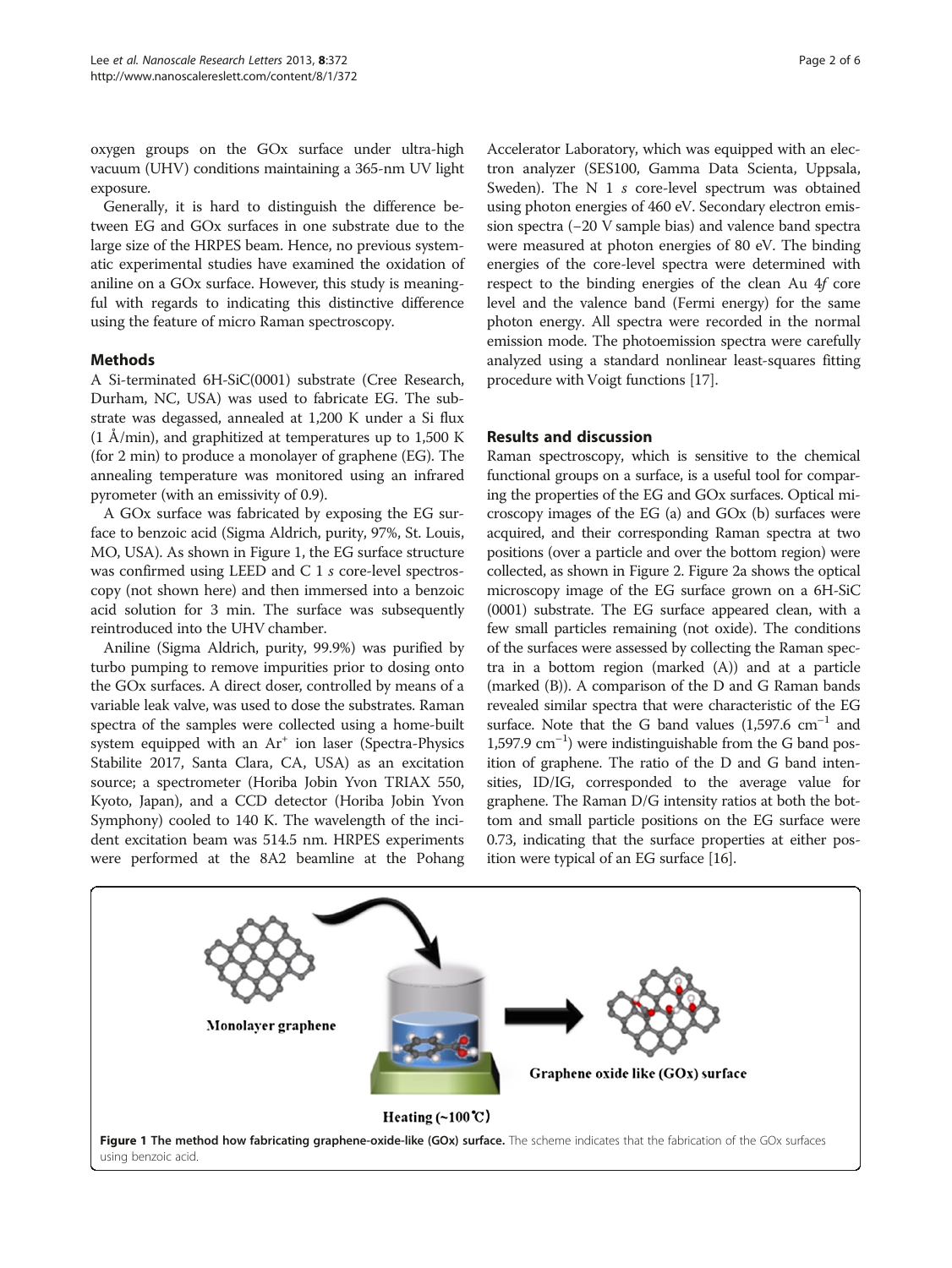<span id="page-2-0"></span>

Figure 2b shows an optical image of a GOx surface that had been freshly fabricated by treatment with benzoic acid (see Figure [1\)](#page-1-0). Contrasting with Figure 2a, the GOx surface clearly displayed two regions: a bottom region and a particle region. As with the EG surface, the Raman spectra were collected at these two positions. As expected, the particle position (marked (D)) yielded a distinct Raman spectrum, whereas the bottom position (marked (C)) displayed a typical EG surface spectrum, with the G band at  $1,597.6$   $\text{cm}^{-1}$ . Figure 2f shows that the graphene oxide spectrum was measured with a high intensity. Note that the G band  $(1,613.1 \text{ cm}^{-1})$  obtained from the particle position was shifted toward higher wavenumbers relative to the G bands of graphene and graphite. The ratio of the D and G band intensities, ID/IG, is inversely proportional to the average size of the  $sp^2$  domains. The Raman D/G intensity ratio for the GOx surface was found to be 0.92, similar to the results reported previously for graphene oxide [\[18\]](#page-5-0).

A Raman spectrum similar to the spectrum of GO surface indicated that benzoic acid treatment successfully yielded a GOx surface. The EG and GOx surfaces were used in the subsequent experiments involving the oxidation of aniline, which is difficult to oxidize in general. We hypothesized that only the GOx surface would be able to oxidize aniline if the oxidation process is possible. Because the oxidation of aniline on a GOx surface could not be fully characterized by micro Raman spectroscopy alone, we obtained the core-level spectra of the N 1 s peak, which is an indicator of the overall molecular electronic properties. The morphological discrepancies observed between the optical images could only be explained in terms of a surface reaction, as supported by the HRPES results.

Figure [3](#page-3-0) shows the surface-sensitive N 1 s core-level spectra of aniline on the EG and GOx surfaces, obtained using HRPES at 460 eV photon energy. The N 1 s core spectra of 3,600 L aniline on EG or on GOx surfaces were obtained first. As expected, the presence of aniline resulted in low-intensity nitrogen peaks on the EG surface because the EG surface was too inert to react to the oxidation of aniline, illustrated in Figure [3](#page-3-0)a. The N 1 s corelevel spectrum was then obtained after preparing a sample to have 3,600 L aniline on the GOx surface. Two distinct nitrogen peaks corresponding to the aniline peak ( $NH<sub>2</sub>$  is marked N1) and azobenzene peak ( $NO<sub>2</sub>$  is marked N2) clearly appeared, as shown in Figure [3](#page-3-0)b, indicating that the oxidation reaction had proceeded as we expected. The relative intensity ratio of the N 1 s aniline peak  $(N1)$  was found to be 0.84 at 397.8 eV, and the ratio of the azobenzene peak (N2) was 0.16 at 400.1 eV, for a 3,600-L aniline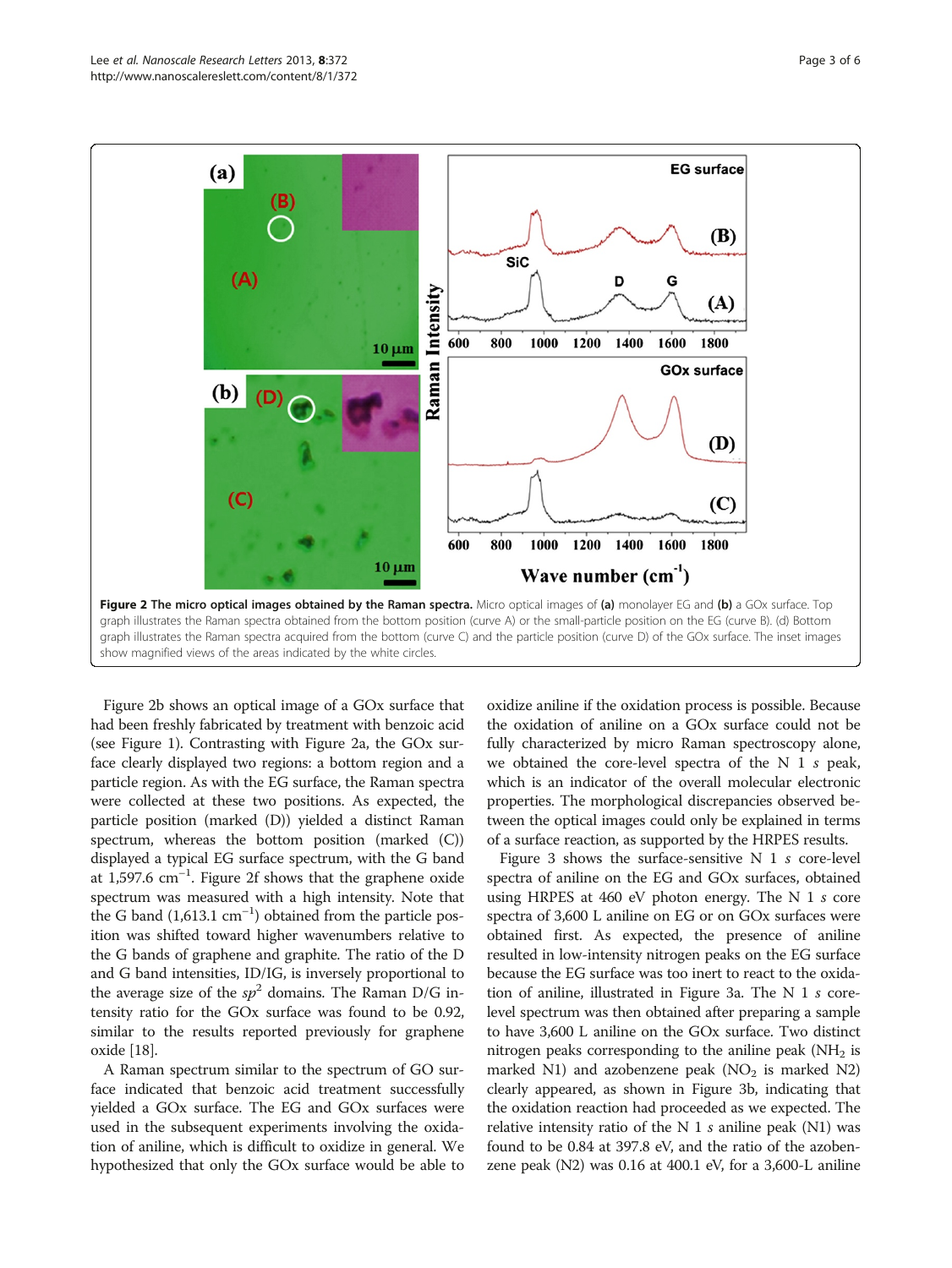<span id="page-3-0"></span>

sample on the GOx surface [\[19,20](#page-5-0)]. These N 1 s peaks indicated that aniline had oxidized to azobenzene in the presence of the oxygen groups on the GOx surface, which suggested that the GOx surface acted as a reaction reagent at 300 K. The oxidation reaction efficiency under a 365 nm UV light exposure was measured as the aniline coverage was increased from 3,600 L to 14,400 L.

The plots of the coverage-dependent intensity of the aniline peaks (N1) and the azobenzene peaks (N2) on the EG and GOx surfaces are displayed in Figure 3c,d. Figure 3c shows that the intensity ratio remained unchanged, although the exposure of aniline was increased to 14,400 L. Thus, we concluded that the EG surface did not promote the oxidation reaction process because oxygen groups were not present. Figure 3d, on the other hand, clearly revealed that the relative intensity ratio between aniline and azobenzene increased with increasing aniline coverage on the GOx surface. As the aniline coverage increased from 3,600 L to 14,400 L aniline, the azobenzene (N2) peak increased significantly from 0.16 to 0.71 whereas the aniline (N1) peak decreased from 0.84 to 0.29. These results suggested that the high concentration of aniline enhanced the occurrence of azobenzene due to the Le Chatelier's principle on the GOx surface. It can be clearly explained that as the aniline coverage increased, the oxidation reaction involving the oxygen carriers on the GOx surface proceeded with greater efficiency because the high aniline coverage increased the possibility of the oxidation reaction. Table [1](#page-4-0)

summarizes the aniline and azobenzene intensity measurements as a function of the aniline surface coverage.

The work function was measured as the center position of the low kinetic energy cut-off for each sample, as shown in Figure [4a](#page-4-0). The monolayer EG spectrum (the black spectrum in Figure [4](#page-4-0)a) yielded a work function of 4.31 eV [[20,21](#page-5-0)]. Because the N 1 s core-level spectra had confirmed that aniline did not react to form azobenzene on the EG surface, the work function measurements were conducted only on the GOx surface, for various aniline coverage levels. The red spectrum in Figure [4a](#page-4-0) shows the work function of the GOx surface, showing that the secondary electron edge had shifted by 220 meV ( $\Delta \phi$  = 0.22 eV) toward higher kinetic energies relative to the monolayer EG secondary electron edge. This result indicated that the oxygen carriers on the GOx surface acted as  $p$ -type dopant materials. After measuring the GOx surface work function, a 3,600 L aniline coverage was deposited at 300 K (the green spectrum in Figure [4](#page-4-0)a) on the GOx surface. Interestingly, this spectrum showed that the secondary electron edge had shifted by 300 meV ( $\Delta \phi$  = -0.30 eV) toward lower kinetic energies relative to the pristine monolayer EG, indicating  $n$ -type doping due to aniline. The amine group in the aniline donated an electron carrier to the GOx surface, indicating that aniline acted as an electron dopant on the EG surface  $(n$ -type characteristic). The blue spectrum in Figure [4](#page-4-0)a shows the secondary electron edge obtained after deposition of 10,800 L aniline at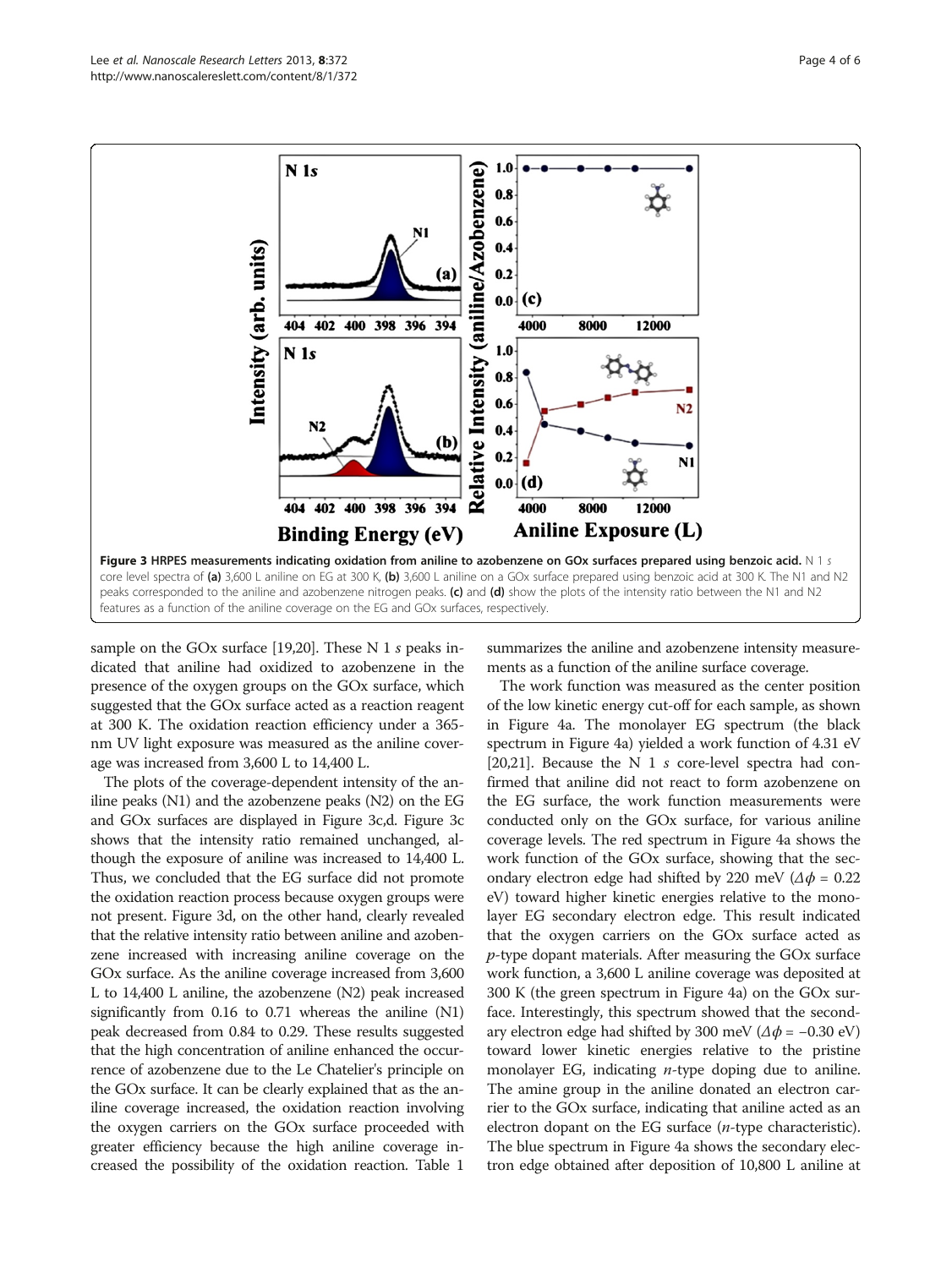<span id="page-4-0"></span>Table 1 Intensity measurements indicating relative aniline and azobenzene coverage

| Aniline<br>exposure (L) | <b>Relative intensity</b><br>of aniline (N1) | <b>Relative intensity</b><br>of azobenzene (N2) |
|-------------------------|----------------------------------------------|-------------------------------------------------|
| 3,600                   | 0.84                                         | 0.16                                            |
| 4,800                   | 0.45                                         | 0.55                                            |
| 7,200                   | 0.40                                         | 0.60                                            |
| 9,000                   | 0.35                                         | 0.65                                            |
| 10,800                  | 0.31                                         | 0.69                                            |
| 14,400                  | 0.29                                         | 0.71                                            |

A function of aniline surface coverage at 300 K.

300 K. Because the oxidation reaction proceeded more extensively at this exposure level, the edge was shifted by 80 meV ( $\Delta \phi$  = 0.08 eV) toward higher kinetic energies relative to the pristine monolayer EG. Unlike aniline, azobenzene acted as an electron acceptor  $(p$ -type characteristic). The presence of azobenzene on the GOx surface resulted in p-type doping carriers. Because aniline and azobenzene were in competition on the GOx surface, the secondary electron edge did not show a significant shift toward higher kinetic energies. Finally, the aniline coverage level was increased to 14,400 L at 300 K (the purple spectrum in Figure 4a). The secondary electron edge was shifted by 180 meV ( $\Delta \phi$  = 0.18 eV) to higher kinetic energies relative to the pristine monolayer EG. This surface yielded a work function that resembled the work function of the GOx surface. These results could be readily explained in terms of the aniline coverage. At higher coverage, the reaction rate increased, thereby facilitating the oxidation of aniline to azobenzene. Figure 4b shows the dramatic change in the work function as a function of the aniline coverage.

Figure 4c shows the valence band spectra of the five samples. The spectra are colored as in Figure 4a. The black spectrum corresponds to the valence band spectrum of the monolayer EG obtained at 80 eV. The five distinct peaks corresponding to monolayer EG were clearly observed [[22](#page-5-0)]. The magnified Fermi edge spectrum (Figure 4d) revealed the typical characteristics of monolayer EG. The red spectrum, obtained from the GOx surface, displayed remarkable insulating properties, as demonstrated by the band gap at 0.25 eV. The magnified valence band spectra indicated the presence of a band gap, and the insulating properties resulted from the high oxide character of the substrate. Other spectra were obtained after depositing at various coverages. These figures showed that the valence band spectra were similar to the spectra obtained from the GOx surface, even at higher coverage deposition. The oxidation process did not appear to affect the structure of the GOx surface, suggesting that the oxygen groups present on the GOx surface supplied oxygen atoms during the oxidation reaction.

The Raman spectra and HRPES experiments further supported the conclusion that the oxidation reaction occurred on the GOx surface. The work function of the